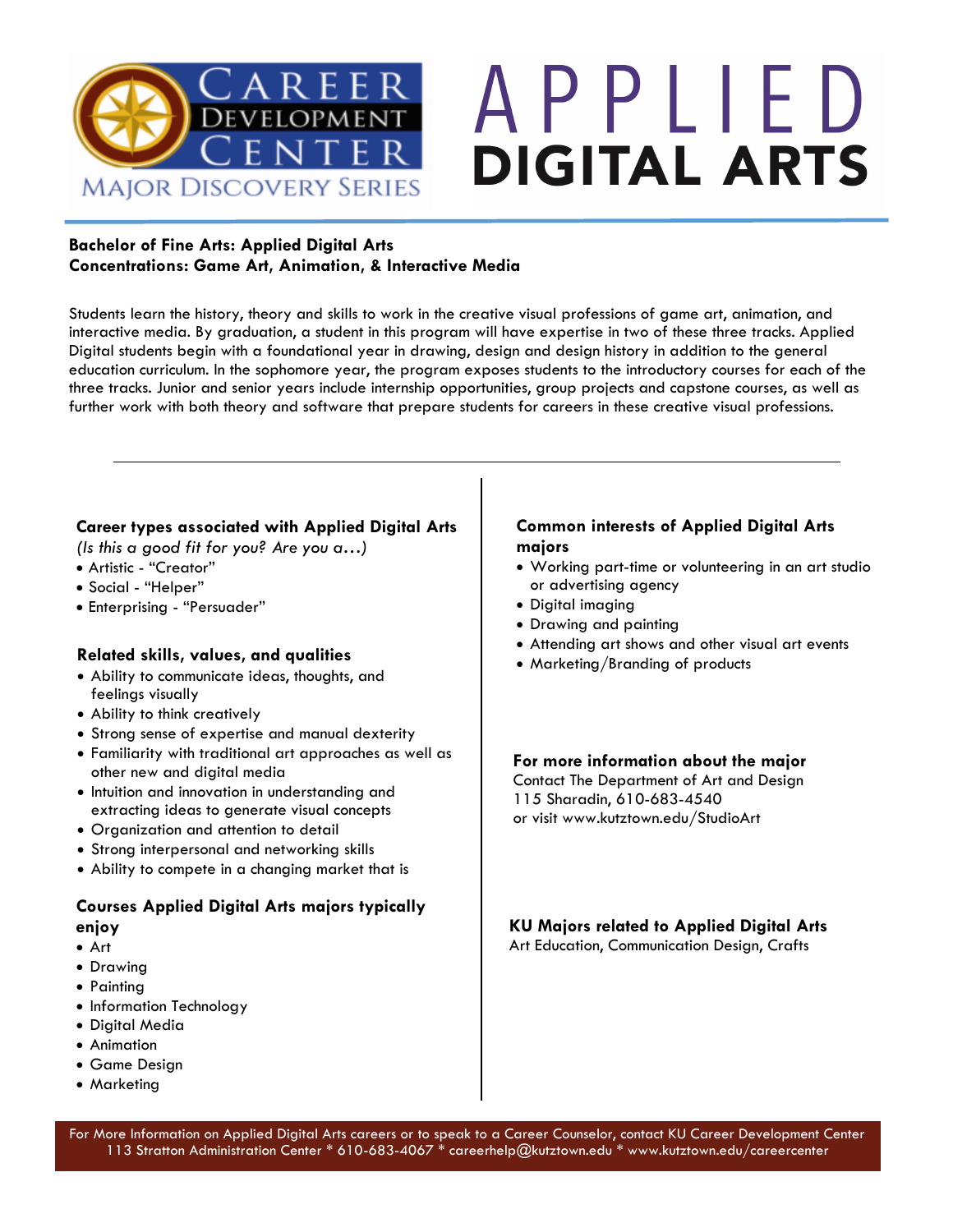## FOUR STEPS **TO SUCCESS**

**DISCOVER** 

### 1<sup>ST</sup> YEAR

EXPLO

RE

### 2<sup>ND</sup> YEAR

#### • Enroll in the Career Exploration Certificate.

- Attend info sessions to learn about career development and personal branding.
- Take a career assessment to identify and confirm interests.
- Get involved in campus clubs and organizations.
- Develop basic workplace skills through jobs or volunteer work.
- Talk with professors, family, and friends about career ideas.
- Conduct informational interviews with professionals working in fields of interest.
- Develop a relationship with your professors and faculty advisor.
- Meet with CDC career coach.
- Attend info sessions to learn about resume writing, and externships.
- Confirm your choice of major and consider options for double major or minor.
- Research careers of interest.
- Complete a job shadowing (externship) experience.
- Seek meaningful employment or volunteer work in a field related to your major.
- Explore options for undergraduate research and study abroad.
- Write a resume and have it reviewed by the CDC.
- Manage your online presence.

YEAR

• Enroll in the Career Success Certificate.

 $3<sup>RD</sup>$ 

- Complete an internship and/or undergraduate research.
- Attend info sessions about internships, interviewing, job search strategies, and grad school.
- Build a LinkedIn profile and continue to monitor your online presence.
- Complete a mock interview.
- Build skills through research projects, part-time employment, and volunteer work.
- Participate in employer panels, site visits & networking events.
- Attend internship & job fairs.
- Take on a leadership role in a student organization or work.
- Consider graduate school options and prepare for admissions tests.

### 4TH YEAR

EXPERIENCE >IMPLEMENT

- Attend your Senior Kick-off session and other info sessions to prepare for job search/grad school.
- Update your resume and LinkedIn profile.
- Create cover letter drafts.
- Gain experience through internships and/or undergraduate research.
- Secure references for job/grad school applications.
- Create your "30 second" commercial/elevator pitch.
- Meet with CDC to develop job search strategies.
- Research employers.
- Network with professionals through events and social media.
- Join a professional organization in your discipline.
- Attend the senior etiquette luncheon or dinner.
- Participate in job fairs and on-campus interviewing.

### **Sample Career Titles**

Applied Digital Arts majors can be found working in a wide variety of career fields. Here are just some career titles that may be of interest. Please note that some jobs may require further education and training. To learn more about these careers, visit http://online.onetcenter.org or www.bls.gov/oco.

### Animator

Character Animator/Modeler Game Designer Digital Arts Instructor Art Teacher Media Assistant Digital Strategy Manager Multimedia Designer Digital Brand Manager Virtual Reality Designer Filmmaker

Environmental Modeler Simulations FX Technical Director Digital Compositor VFX Supervisor Motion Graphics Designer Website Graphic Designer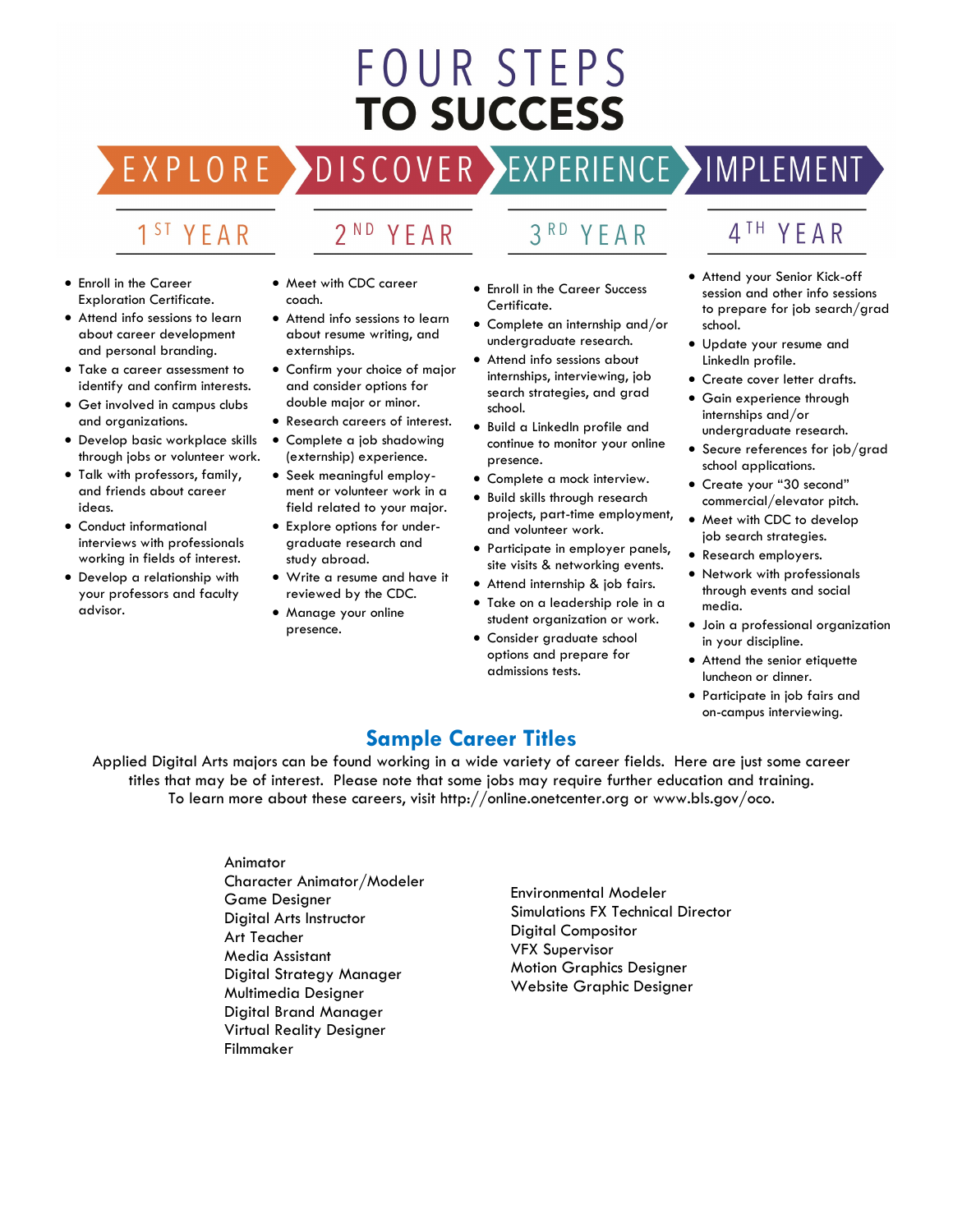### **Common Internship Sites and Employers**

Applied Digital Arts majors often find internships and employment in the following fields/industries.

- Freelancer for any industry
- Art & Design Studios/Galleries
- Publishing Firms
- Museums
- Community Arts Organizations
- Media/Design Firms
- Movies/Film/Entertainment
- Gaming

 Handshake is the primary online resource for preparing and connecting students and alumni with employers. **www.kutztown.edu/handshake**

### **Useful Websites for Applied Digital Arts Majors**

Whether you are researching related career fields, applying for internships or jobs, or planning to join a professional association, these websites are for you!

#### **Industry/Employment Information**

Dribbble www.dribbble.com/jobs

National Endowment for the Arts www.arts.gov

NY Foundation for the Arts www.nyfa.org

ResArtis www.resartis.org

Art Deadline http://artdeadline.com

#### **Job/Internship Search Boards**

Greater Phila Cultural Alliance www.philaculture.org

LinkedIn Jobs www.linkedin.com/jobs

Art Station www.artstation.com

Museum Jobs www.museumjobs.com

Aquent Talent Agency www.aquent.com

#### **Professional Associations**

College Art Association www.collegeart.org

American Institute of Graphic Artists www.designjobs.aigia.org

Southern Graphics Council http://sgcinternational.org

International Game Developers Association www.igda.org

#### **Related Area Employers**

Allentown Art Museum **ArtsQuest** Berks Arts DaBrian Marketing Group Gavin **Goggleworks** Nerd Street Games NeoPangea New Arts Program Milkroom Entertainment Rodale Institute WebFX, Inc.